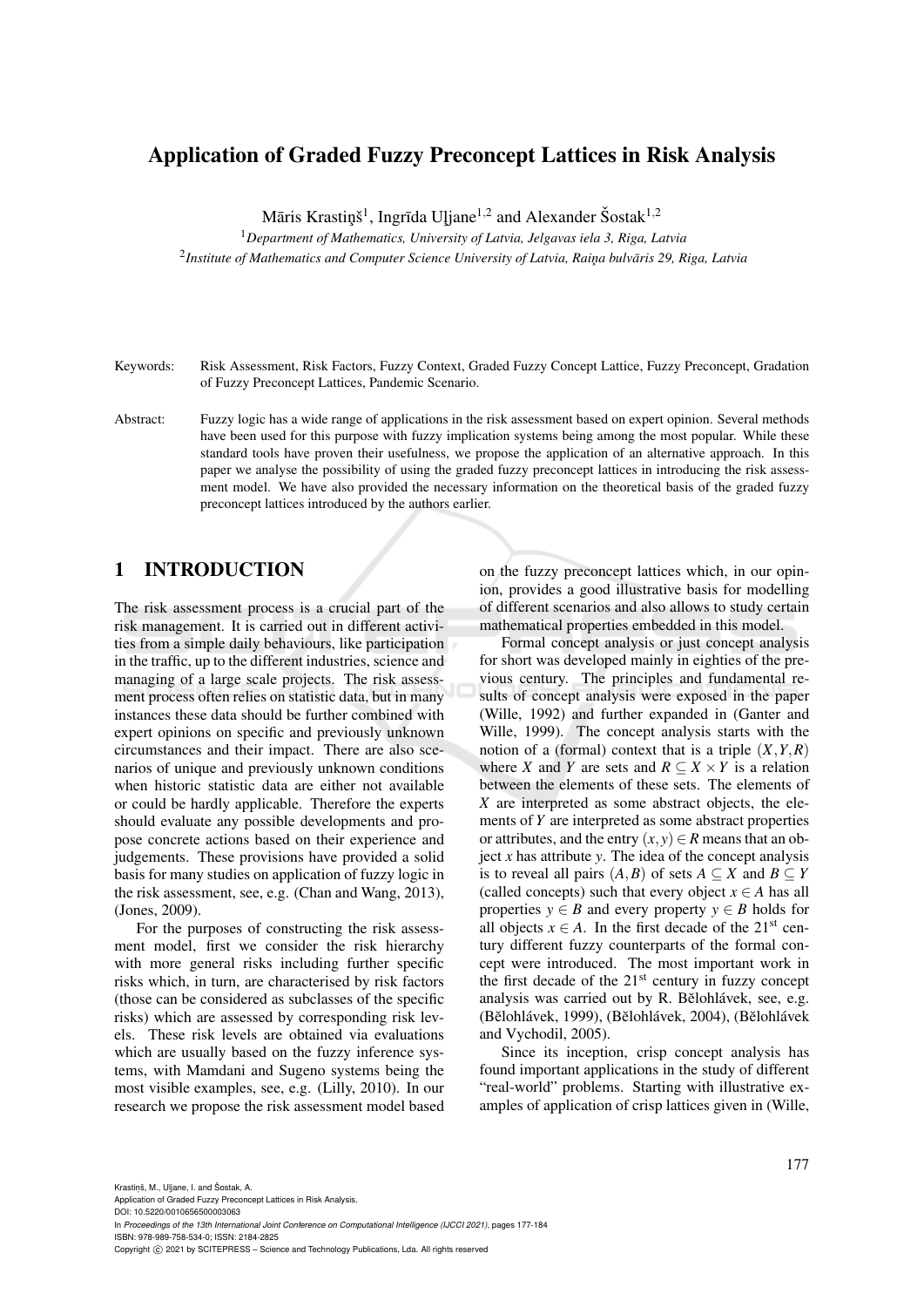1992), there appeared many serious works in which concept lattices were used. Concept analysis has found a very wide range of applications in medical research and teaching of medical students (see, e.g. (Hu et al., 2019), (Keller et al., 2012), (Liu et al., 2010), (Yazdani and Hoseini, 2018)), in particlar in the process of basic studies of nurses (see e.g. (Rodhers et al., 2018)). Methods of concept analysis are used also in the research of problems related to biology (Raza, 2017), (Hashikami et al., 2013), geology (Bělohlávek, 2004, p. 214), social type problems (Missaoui et al., 2017), software engineering (Tonella, 2004) and in other applied sciences. On the other hand, we found only a few works, where fuzzy concept analysis is used in the research of any practical problems. In our opinion, the problem to use the fuzzy concept lattices in case when the scale value *L* is continuous (like  $L = [0,1]$ ) or lattice having many, probably incomparable elements, is that the request in the concept analysis of the *precise correspondence* between a fuzzy set *A* of objects and a fuzzy set *B* of attributes in "real-world" situations is (almost) impracticable. In this case one sooner has to deal with the weaker request asking *that the correspondence between A and B must hold up to a certain degree*. In order to provide a theoretical basis for the research in this situation, in (Šostak et al.,  $2021$ ), we introduced the notion of a graded preconcept lattice, more flexible than the notion of a concept lattice and initiated the study of the properties of graded preconcept lattices. In this paper we provide a further insight in the practical application of the theoretical models in the assessment of risks related to spread of pandemic crisis.

This paper is organized as follows. In the second section we briefly remind the notions related to lattices, residuated lattices or quantales, fuzzy sets and fuzzy relations. Besides, we remind the concept of a fuzzy inclusion of fuzzy sets that lies in the base of gradation of fuzzy preconcepts. In the third section we define fuzzy preconcepts, introduce partial order relation  $\preceq$  on the family of all fuzzy preconcepts of a given fuzzy context  $(X, Y, L, R)$  and show that the resulting structure  $(\mathbb{P}(X, Y, L, R), \preceq)$  is a lattice. Further in this section we propose a method allowing to determine the grade of the distinction of a fuzzy preconcept from "being a real fuzzy concept" and study the corresponding graded preconcept lattices. In the fourth section we explain the possible application of fuzzy preconcept lattices in the analysis of pandemic scenario and proceed with practical calculations in modelling the spread of Covid-19 pandemics. In the last, conclusion section, we briefly summarize main

results obtained and survey some directions for the future work.

## 2 BACKGROUND

## 2.1 Lattices, Quantales and Residuated Lattices

We use the standard terminology accepted in theory of lattices, see, e.g. (Birkhoff, 1995), (Gierz et al., 2003), (Morgan and Dilworth, 1939) for details. For the reader convenience, we make clarification of some, possibly less known terms.

A complete lattice  $L = (L, \leq, \land, \lor)$  is called infinitely distributive if  $a \wedge (\bigvee_{i \in I} b_i) = \bigvee_{i \in I} (a \wedge b_i)$  for every  $a \in L$  and every  $\{b_i \mid i \in I\} \subseteq L$ . A complete lattice *L* is called infinitely co-distributive if  $a \vee (\bigwedge_{i \in I} b_i) = \bigwedge_{i \in I} (a \vee b_i)$  for every  $a \in L$  and every  $\{b_i \mid i \in I\} \subseteq L$ . A complete lattice is called infinitely bi-distributive if it is infinitely and co-infinitely distributive. It is known, that every completely distributive lattice is infinitely bi-distributive.

Let *L* be a complete lattice and  $* : L \times L \rightarrow L$  be a binary associative commutative monotone operation. Then the tuple  $(L, \leq, \wedge, \vee, *)$  is called *a (commutative) quantale* (Rosenthal, 1990) if ∗ distributes over arbitrary joins:  $a * (\forall_{i \in I} b_i) = \forall_{i \in I} (a * b_i).$ 

A quantale is called integral if the top element 1 acts as the unit, that is  $1*a = a*1 = a$  for every  $a \in L$ .

In what follows saying *quantale* we mean *a commutative integral quantale*. A typical example of a quantale is the unit interval endowed with a lower semi-continuous *t*-norm, see, e.g. (Klement et al., 2000).

In a quantale a further binary operation  $\mapsto: L \times$  $L \rightarrow L$ , the residuum, can be introduced as associated with operation  $*$  of the quantale  $(L, \leq, \wedge, \vee, *)$ via the Galois connection, that is  $a * b \leq c \Longleftrightarrow a \leq$  $b \mapsto c$  for all  $a, b, c \in L$ . A quantale  $(L, \leq, \wedge, \vee, *)$ provided with the derived operation  $\mapsto$ , that is the tuple  $(L, \leq, \land, \lor, *, \mapsto)$ , is known also as a (complete) residuated lattice (Morgan and Dilworth, 1939).

### 2.2 Fuzzy Sets and Fuzzy Relations

Given a set *X*, its *L*-fuzzy subset is a mapping  $A: X \rightarrow$ *L*. The lattice and the quantale structure of *L* is extended point-wise to the *L*-exponent of *X*, that is to the set  $L^X$  of all *L*-fuzzy subsets of *X*. Specifically, the union and intersection of a family of *L*-fuzzy sets  ${A_i | i \in I} \subseteq L$  are defined by their join  $\bigvee_{i \in I} A_i$  and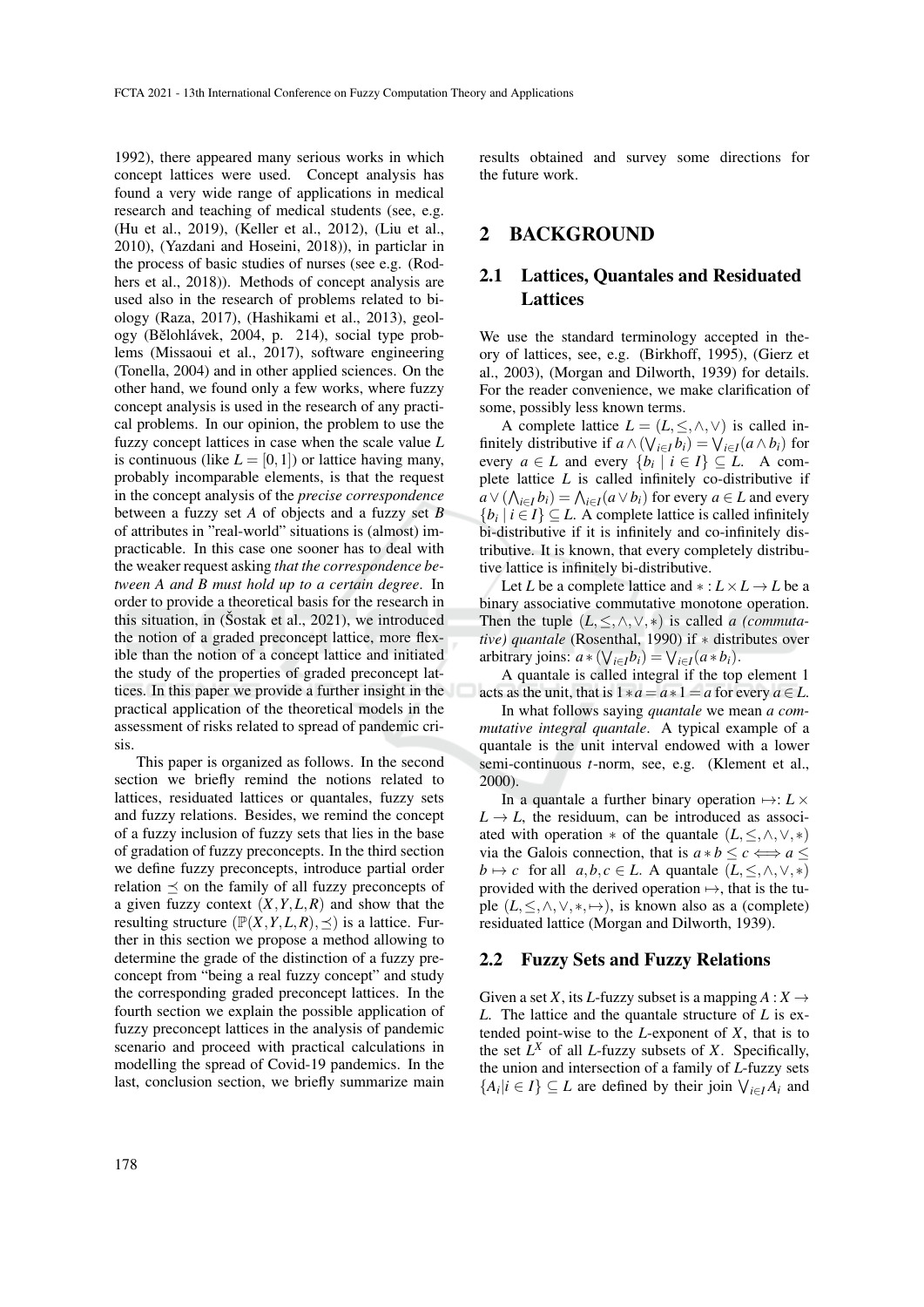meet  $\bigwedge_{i \in I} A_i$  respectively. An *L*-fuzzy relation between two sets *X* and *Y* is an *L*-fuzzy subset of the product *X* × *Y*, that is a mapping *R* : *X* × *Y*  $\rightarrow$  *L*, see, e.g. (Valverde, 1985), (Zadeh, 1971).

#### 2.3 Measure of Inclusion of *L*-fuzzy Sets

The gradation of a preconcept lattice presented below is based on the fuzzy inclusion between fuzzy sets. We present here a brief introduction into this field.

In order to fuzzify the inclusion relation  $A \subseteq B$  "a fuzzy set *A* is a subset of a fuzzy set *B*", we have to interpret it as a certain fuzzy relation  $\hookrightarrow$  based on "if - then" rule, that is on some implication  $\Rightarrow$  defined on the lattice *L*. In the result we come to the formula  $A \hookrightarrow B = \inf_{x \in X} (A(x) \Rightarrow B(x)).$ 

In this paper we use implication  $\Rightarrow$  defined by means of the residuum:  $a \Rightarrow b =_{def} a \mapsto b$ .

**Definition 2.1.** *By setting*  $A \hookrightarrow B = \bigwedge_{x \in X} (A(x) \mapsto$  $B(x)$  *for all*  $A, B \in L^X$ , we obtain a mapping  $\hookrightarrow$ :  $L^X \times L^X \to L$ . We call  $A \hookrightarrow B$  by the (L-valued) mea*sure of inclusion of the L-fuzzy set A into the L-fuzzy set B.* We denote  $A \cong B =_{def} (A \hookrightarrow B) \wedge (B \hookrightarrow A)$  and *view it as the degree of equality of L-fuzzy sets A and B.*

**Proposition 2.2.** (see, e.g. (Han and Sostak, 2016), (Han and Šostak, 2018)) *Mapping*  $\hookrightarrow$ :  $L^X \times L^X \rightarrow L$ *satisfies the following properties:*  $(1)$   $(\bigvee_i A_i) \hookrightarrow B = \bigwedge_i (A_i \hookrightarrow B)$  *for all*  $\{A_i \mid i \in I\} \subseteq$  $L^X$  *and for all*  $B \in L^X$ ;  $(2) A \hookrightarrow (\bigwedge_i B_i) = \bigwedge_i (A \hookrightarrow B_i)$  for all  $A \in L^X$  and for  $all \{B_i \mid i \in I\} \subseteq L^X;$  $(3)$   $A \hookrightarrow B = 1_L$  *whenever*  $A \leq B$ ; (4)  $1_X \hookrightarrow A = \bigwedge_x A(x)$  for all  $A \in L^X$  where  $1_X : X \to \overline{L}$ *is a constant function with the value*  $1_L \in L$ ;  $(5)$   $(A \hookrightarrow B) \leq (A * C \hookrightarrow B * C)$  *for all*  $A, B, C \in L^X$ ;  $(6)$   $(A \hookrightarrow B) * (B \hookrightarrow C) \leq (A \hookrightarrow C)$  *for all A,B,C*  $\in$ *L X* ;  $(7)$   $(\bigwedge_i A_i) \hookrightarrow (\bigwedge_i B_i) \ge \bigwedge_i (A_i \hookrightarrow B_i)$  for all  $\{A_i : i \in$  $I$ <sup>*}*</sup>, {*B*<sub>*i*</sub> : *i* ∈ *I*}  $\subseteq$  *L*<sup>*X*</sup></sub>;  $(8) (\forall_i A_i) \hookrightarrow (\forall_i B_i) \ge \bigwedge_i (A_i \hookrightarrow B_i)$  for all  $\{A_i : i \in A_i\}$  $I$ <sup>*}*</sup>,  $\{B_i : i \in I\} \subseteq L^X$ .

## 3 GRADED PRECONCEPT **LATTICES**

## 3.1 Preconcepts and Preconcept Lattices

Let *L* be a complete lattice. Further, let *X*,*Y* be sets and  $R: X \times Y \to L$  be a fuzzy relation. Following

terminology accepted in the theory of (fuzzy) concept lattices, see, e.g. (Wille, 1992), (Bĕlohlávek, 1999), (Bělohlávek, 2004), (Bělohlávek and Vychodil, 2005), we refer to the tuple  $(X, Y, L, R)$  as a fuzzy context.

Definition 3.1. *Given a fuzzy context* (*X*,*Y*,*L*,*R*)*, a*  $pair\ P=(A,B)\in L^{X}\times L^{Y}$  is called a fuzzy preconcept.

On the set  $L^X \times L^Y$  of all fuzzy preconcepts we introduce a partial order  $\leq$  as follows. Given  $P_1$  =  $(A_1, B_1)$  and  $P_2 = (A_2, B_2)$ , we set  $P_1 \le P_2$  if and only if  $A_1 \leq A_2$  and  $B_1 \geq B_2$ . Let  $(\mathbb{P}, \preceq)$  be the set  $L^X \times L^Y$  endowed with this partial order. Further, given a family of fuzzy concepts  $\{P_i = (A_i, B_i)$ :  $i \in I$   $\subseteq L^X \times L^Y$ , we define its join (supremum) by  $\veeeq_{i \in I} P_i = (\vee_{i \in I} A_i, \wedge_{i \in I} B_i)$  and its meet (infimum) as  $\overline{\wedge}_{i\in I}P_i = (\overline{\wedge}_{i\in I}A_i, \overline{\vee}_{i\in I}B_i).$ 

Theorem 3.2. P *is a complete lattice. Besides, if L is a infinitely bi-distributive lattice, then*  $(\mathbb{P}, \leq, \overline{\wedge}, \vee)$  *is also a infinitely bi-distributive lattice.*

In the sequel we write just  $\mathbb P$  or  $(\mathbb P, \preceq)$  instead of  $(\mathbb{P}, \prec, \overline{\wedge}, \vee)$  if no misunderstanding is possible, or  $(\mathbb{P}, X, Y, L, R)$  in case when we need to specify the fuzzy context we are working in.

## 3.2 Operators *R* <sup>↑</sup> and *R* <sup>↓</sup> on *L*-powersets and Fuzzy Concept Lattices

Let *X* and *Y* be sets and let  $R: X \times Y \to L$  be a fuzzy relation, where *L* is a fixed *quantale*. Given a fuzzy context  $(X, Y, L, R)$ , we define operators  $R^{\uparrow} : L^X \to L^Y$ and  $R^{\downarrow}$  :  $L^Y \rightarrow L^X$  as follows:

Definition 3.3. (see, e.g. (Bělohlávek and Vychodil, 2005)) *Given*  $A \in L^X$  *and*  $B \in L^Y$ *, we define*  $A^{\uparrow} \in L^Y$ *and*  $B$ <sup> $↓$ </sup> ∈  $L<sup>X</sup>$  *by setting* 

 $A^{\uparrow}(y) = \bigwedge_{x \in X} (A(x) \mapsto R(x, y)) \ \forall y \in Y,$  $B^{\downarrow}(x) = \bigwedge_{y \in Y} (B(y) \mapsto R(x, y)) \ \forall x \in X.$ 

*By changing A over L<sup>X</sup> and B over L<sup>Y</sup> , we get opera* $t$ *ors*  $R^{\uparrow}$  :  $L^X \rightarrow L^Y$  *and*  $R^{\downarrow}$  :  $L^Y \rightarrow L^X$ .

In the crisp case, that is when *A* ⊆ *X*, *B* ⊆ *Y* and  $R: X \times Y \rightarrow \{0,1\}$ , this definition is obviously equivalent to the original definition of operators  $A \rightarrow A'$ and  $B \longrightarrow B'$  in (Wille, 1992). Informally these sets can be described as follows. Let a set *X* of objects with a subset  $A \subseteq X$  and a set *Y* of properties with a subset *B*  $\subset$  *Y* be given. Further, let *R*  $\subset$  *X*  $\times$  *Y* be a relation where  $(x, y) \in R$  means "object *x* has property *y*". Now  $A^{\uparrow}$  is the set of such properties  $y \in Y$  which have all objects  $x \in A$  while  $B^{\downarrow}$  is the set of such objects  $x \in X$  which have all properties  $y \in B$ . From the properties of the residuum one can easily justify the following: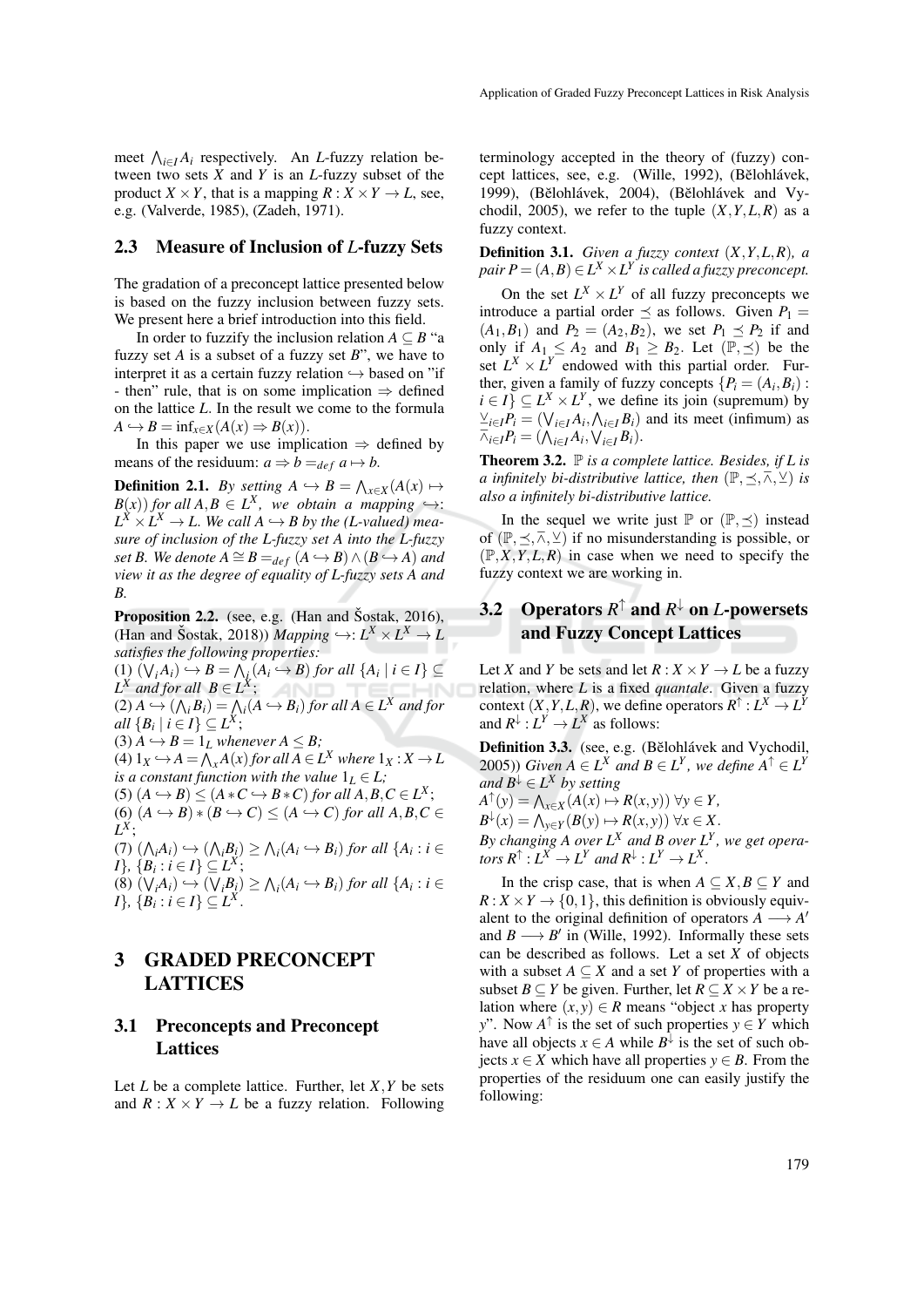**Proposition 3.4.** Operators  $R^{\uparrow} : L^X \to L^Y$  and  $R^{\downarrow}$  :  $L^Y \to L^X$  are decreasing:  $A_1 \leq A_2 \Rightarrow A_1^{\uparrow} \geq A_2^{\uparrow}$  $\frac{1}{2}$ ,  $B_1 \leq$  $B_2 \Rightarrow B_1^{\downarrow} \ge B_2^{\downarrow}$  $\frac{1}{2}$ .

In the sequel we write  $A^{\uparrow\downarrow}$  instead of  $(A^{\uparrow})^{\downarrow}$  and  $B^{\downarrow\uparrow}$ instead of  $(B^{\downarrow})^{\uparrow}$ . We write also  $R^{\uparrow\downarrow}$  for the composition  $R^{\downarrow} \circ R^{\uparrow} : L^X \to L^X$  and  $R^{\downarrow \uparrow}$  for the composition  $R^{\uparrow} \circ R^{\downarrow} : L^Y \to L^Y.$ 

Proposition 3.5. (cf, e.g. (Wille, 1992) in crisp case,  $(A \in \mathbb{R}^N)$  and  $(A \in \mathbb{R}^N)$  and  $(A \in \mathbb{R}^N)$  and  $(A \in \mathbb{R}^N)$  and  $B^{\downarrow\uparrow} \geq B$  for every  $B \in L^Y$ .

Proposition 3.6. (cf, e.g. (Wille, 1992) in crisp case,  $(A \in \mathbb{R}^N)$  *A*<sup> $\uparrow$ </sup> =  $A^{\uparrow\downarrow\uparrow}$  *for every*  $A \in \overline{L^X}$  *and*  $B^{\downarrow} = B^{\downarrow \uparrow \downarrow}$  *for every*  $B \in L^Y$ *.* 

**Example 3.7.** Let a fuzzy context  $(X, Y, L, R)$  be given and let  $A \subseteq X$ .<sup>1</sup> Then for every  $y \in Y$   $A^{\uparrow}(y) =$  $\bigwedge_{x \in X} A(x) \mapsto R(x, y) = \bigwedge_{x \in A} R(x, y)$ . In the same way we prove that if  $B \subseteq Y$ , then  $B^{\downarrow}(x) = \bigwedge_{y \in B} R(x, y)$ . Hence, even in case when  $A \subseteq X$ ,  $B \subseteq Y$  a pair  $(A, B)$ can be a concept (either crisp or fuzzy) only in case when *R* is also crisp, that is  $R: X \times Y \rightarrow \{0, 1\}$ . This shows the limitation for the use of concept lattices in the case of a fuzzy context and gives an additional evidence in favour of the graded approach to fuzzy preconcept lattices.

Continuing the previous example we calculate *A* ↑↓ and  $B^{\downarrow\uparrow}$  in case of crisp sets *A* and *B*:

 $\overline{\phantom{a}}$ 

$$
A^{\uparrow\downarrow}(x) = \bigwedge_{y \in Y} (\bigwedge_{x' \in A} (R(x', y) \mapsto R(x, y))) ,
$$
  

$$
B^{\downarrow\uparrow}(y) = \bigwedge_{x \in X} (\bigwedge_{y' \in B} (R(x, y') \mapsto R(x, y))) .
$$

Proposition 3.8. (cf, e.g. (Wille, 1992) for the crisp case, (Bělohlávek, 2004)) *Given a family*  ${A_i \mid i \in \mathbb{Z}^d}$  $I$ }  $\subseteq$  *L*<sup>X</sup>, we have  $(\bigvee_{i \in I} A_i)$ <sup>†</sup> =  $\bigwedge_{i \in I} A_i$ <sup>†</sup>. Given a family  $\{B_i \mid i \in I\} \subseteq L^Y$ , we have  $(\bigvee_{i \in I} B_i)^{\downarrow} = \bigwedge_{i \in I} B_i^{\downarrow}$ .

#### 3.3 Concepts and Concept Lattices

Referring to the definition of a (fuzzy) concept given in (Wille, 1992), (Bĕlohlávek, 2004) we reformulate it as follows:

Definition 3.9. *A fuzzy preconcept* (*A*,*B*) *is called a (formal) fuzzy concept if*  $A^{\uparrow} = B$  *and*  $B^{\downarrow} = A$ .

Let  $\mathbb{C} = \mathbb{C}(X, Y, L, R)$  be the subset of  $\mathbb{P} =$  $\mathbb{P}(X, Y, L, R)$  consisting of fuzzy concepts  $(A, B)$  and let  $\prec$  be the partial order on  $\mathbb C$  induced by the partial order  $\preceq$  from the lattice  $(\mathbb{P}, \preceq)$ . Then  $(\mathbb{C}, \preceq)$  is a partially ordered subset of the lattice  $(\mathbb{P}, \preceq)$ . However generally  $(\mathbb{C}, \preceq)$  is not a sublattice of the lattice  $(\mathbb{P}, \leq, \overline{\wedge}, \vee)$  and we need to define joins and meets in  $(\mathbb{C}, \preceq)$  differently from  $\overline{\wedge}$  and  $\vee$ . To do this first we show the following simple lemma:

**Lemma 3.10.** *Let*  $(A_1, B_1)$ *,*  $(A_2, B_2)$  *be fuzzy concepts. If*  $A_1 \leq A_2$ *, then*  $B_1 \geq B_2$  *and if*  $B_1 \geq B_2$  *then*  $A_1 \leq A_2$ .

**Corollary 3.11.** *Let*  $(A_1, B_1), (A_2, B_2) \in \mathbb{C}$ *. Then*  $(A_1, B_1) \preceq (A_2, B_2)$  *if and only if*  $A_1 \leq A_2$  *if and only if*  $B_1 \ge B_2$ *.* 

**Proposition 3.12.** *If*  $A \in L^X$ *, then*  $(A^{\uparrow\downarrow}, A^{\uparrow})$  *is the smallest concept containing A as the fuzzy set of objects.* If  $B \in L^{\overline{Y}}$ , then  $(B^{\downarrow}, B^{\downarrow\uparrow})$  is the smallest concept *containing B as the fuzzy set of attributes.*

Theorem 3.13. *Let* (*X*,*Y*,*L*,*R*) *be a fuzzy context and let*  $\preceq$  *be the partial order induced from the lattice*  $\mathbb{P}(X, Y, L, R, \leq)$ *. Then*  $\mathbb{C}(X, Y, L, R \leq)$  *is a complete lattice.*

Taking into account that in a fuzzy concept  $(A_i, B_i)$ it holds  $A_i^{\uparrow} = B_i$  and  $B_i^{\downarrow} = A_i$ , we get the following corollary:

**Corollary 3.14.** *Let*  $C = \{C_i = (A_i, B_i) | i \in I\} \subseteq \mathbb{C}$ *be a family of fuzzy concepts. Then*

 $f{A}_{i\in I}C_{i} = \left(\bigwedge_{i\in I}A_{i}, \left(\bigwedge_{i\in I}A_{i}\right)^{\uparrow}\right)$  is its infimum in the *lattice*  $(\mathbb{C}, \preceq)$ *,* 

 $\gamma_{i\in I}C_i = ((\bigwedge_{i\in I}B_i)^{\downarrow}, \bigwedge_{i\in I}B_i)$  *is its supremum in the lattice*  $(\mathbb{C}, \preceq)$ .

#### 3.4 Conceptuality Degree of a Fuzzy LICATIONS Preconcept

Let  $(X, Y, L, R)$  be a fuzzy context and  $(A, B) \in$  $\mathbb{P}(X, Y, L, R)$ .

Definition 3.15. *The degree of contentment of the fuzzy set A of objects by the fuzzy set B of attributes or the degree object based contentment of the preconcept*  $(A, B)$  *for short is defined by*  $\mathcal{D}^{\uparrow}(A, B) =_{def} A^{\uparrow} \cong B$ .

Definition 3.16. *The degree of contentment of the fuzzy set B of of attributes by the fuzzy set A of objects or the attribute based contentment of the <sup>r</sup>econcept*  $(A, B)$  *is defined by*  $\mathcal{D}^{\downarrow}(A, B) =_{def} A \cong B^{\downarrow}$ .

Definition 3.17. *The degree of conceptuality of the preconcept*  $(A, B)$  *in the preconcept lattice*  $\mathbb P$  *is defined by*  $\mathcal{D}(A,B) = \mathcal{D}^{\uparrow}(A,B) \wedge \mathcal{D}^{\downarrow}(A,B)$ *.* 

Changing pairs  $(A, B) \in \mathbb{P}$ , we obtain mappings  $\mathcal{D}^{\uparrow} : \mathbb{P} \to L$ ,  $\mathcal{D}^{\downarrow} : \mathbb{P} \to L$  and  $\mathcal{D} : \mathbb{P} \to L$ .

Referring to our previous paper *"Graded Fuzzy Preconcept Lattices: Theoretical Basis"*, we illustrate the evaluation of conceptuality degree in the fuzzy context  $(X, Y, L, R)$  in case when *A* and *B* are crisp sets. Besides, to make exposition as simple as

<sup>&</sup>lt;sup>1</sup>Here and in the sequel we do not distinguish between a crisp set  $A \subseteq X$  and its characteristic function  $\chi_A : X \to Y$  $\{0,1\}.$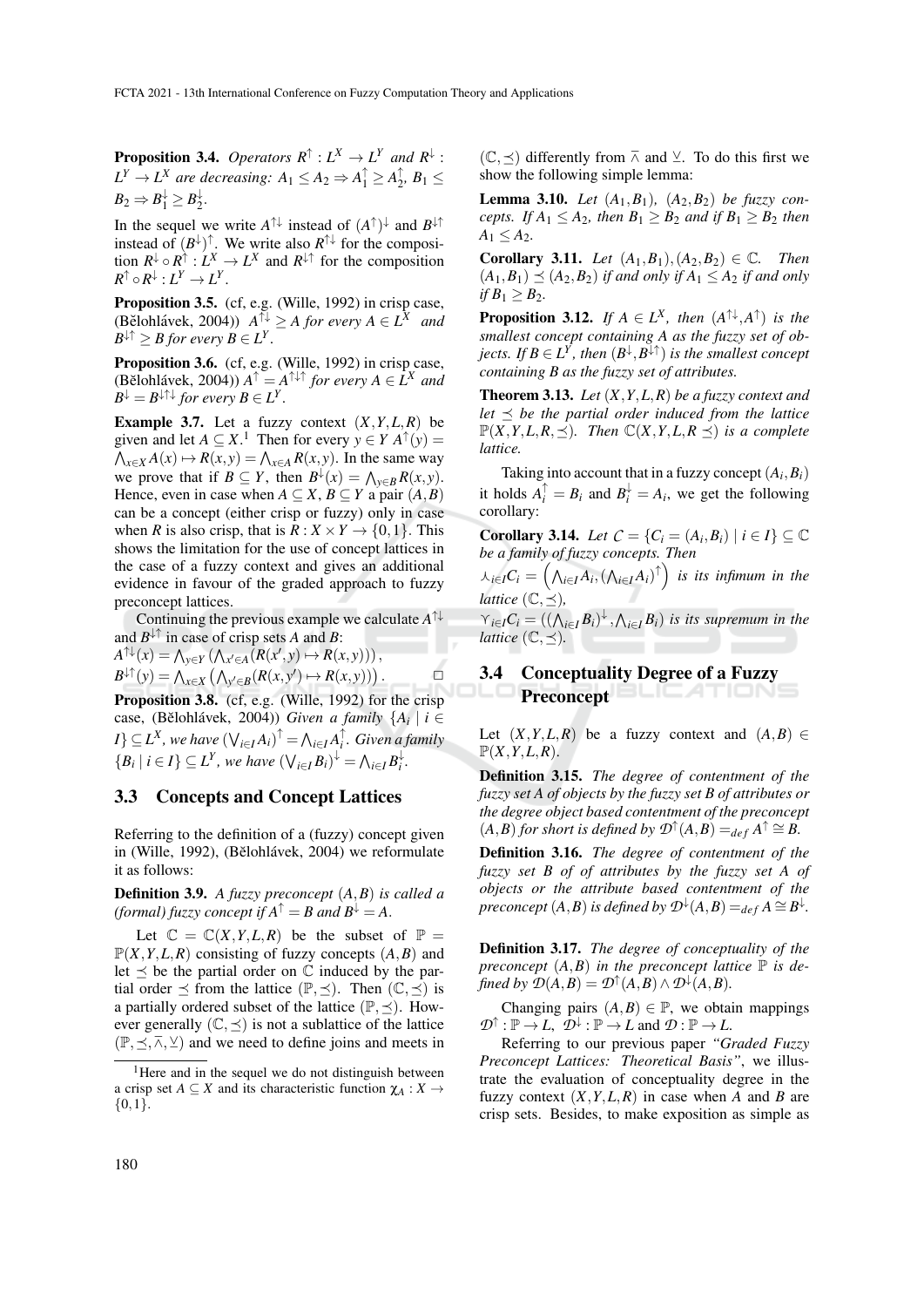possible, we assume that the relation  $R: X \times Y \to L$ satisfies the following two conditions:

 $(\dagger_{R_{BA}}) \vee_{y \in B^c} (\bigwedge_{x \in A} (R(x, y)) = 0;$  $(\dagger_{R_{AB}}) \vee_{y \in A^c} (\bigwedge_{x \in B} (R(x, y)) = 0.$ Note that if  $B = Y$  then  $(\dagger_{R_{BA}})$  is satisfied and if  $A = X$  then  $(\dagger_{R_{AB}})$  is satisfied.

**Example 3.18.** Let  $A \subseteq X, B \subseteq Y$ , let  $(L, \leq, \wedge, \vee, *)$ be an arbitrary quantale,  $\mapsto: L \times L \to L$  its residuum, and  $R: X \times Y \rightarrow L$  a fuzzy relation. Then  $A^{\uparrow} \hookrightarrow B = 1;$  $B \hookrightarrow A^{\uparrow} = \bigwedge_{y \in B} \bigwedge_{x \in A} R(x, y);$  $\mathcal{D}^{\uparrow}(A, B) = \bigwedge_{x \in A, y \in B} R(x, y).$  $A \hookrightarrow B^{\downarrow} = \bigwedge_{x \in A, y \in B} R(x, y);$  $B^{\downarrow} \hookrightarrow A = 1;$  $\mathcal{D}^{\downarrow}(A, B) = \bigwedge_{x \in A, y \in B} R(x, y)$ and hence  $\mathcal{D}(A, B) = \bigwedge_{x \in A, y \in B} R(x, y)$ .

**Example 3.19.** Let now  $B \subseteq Y$ ,  $a \in (0,1)$  and fuzzy set  $A: X \to L = [0,1]$  be defined by  $A(x) = a \,\forall x \in X$ . Then  $B \hookrightarrow A^{\uparrow} = \bigwedge_{y \in B, x \in X} (a \mapsto R(x, y)); A^{\uparrow} \hookrightarrow B = 1;$ hence  $\mathcal{D}^{\uparrow}(A, B) = \bigwedge_{y \in B, x \in X} (a \mapsto R(x, y)).$  $A \hookrightarrow B^{\downarrow} = \bigwedge_{x \in X} (\bigwedge_{y \in B} R(x, y) \mapsto a)$ ;  $B^{\downarrow} \hookrightarrow A = 1$ and hence  $D^{\downarrow}(A, B) = \bigwedge_{x \in X} (\bigwedge_{y \in B} R(x, y) \mapsto a)$  and  $\mathcal{D}(A,B)$  = *y*∈*B*,*x*∈*X*</sub> $(a \mapsto R(x,y))$ ∧  $(\bigwedge_{x \in X} (\bigwedge_{y \in B} R(x, y \mapsto a))\big)$ .

We demonstrate the formulas obtained in the previous example for calculating  $\mathcal{D}(A, B)$  for the three basic *t*-norms  $*$  on [0,1]:  $*_{\wedge} = \wedge$  - the minimum *t*-norm,  $*_{L}$  - the Łukasiewicz *t*-norm and  $*_{P}$  - the product *t*-norm, see, e.g. (Klement et al., 2000). Besides, we restrict to the case when  $X_a = X$  and  $B = Y$ .

(1) In the case of Łukasiewicz *t*-norm  $\mathcal{D}^{\uparrow}(A,B) = (\bigwedge_{x \in X} (1 - a + \bigwedge_{y \in Y} R(x,y))) \wedge 1;$  $\mathcal{D}^{\downarrow}(A,B) = \Lambda_{x \in X} (1 - \Lambda_{y \in Y} R(x, y) + a) \wedge 1$  and hence

$$
\mathcal{D}(A,B) = \bigwedge_{x \in X, y \in Y} (1 - |a - R(x,y)|).
$$

(2) In the case of product *t*-norm for describing  $D(A, B)$  we denote

*X*<sub>1</sub> = { $x ∈ X | a ≤ \Lambda_{y ∈ B} R(x, y)$ },  $X_2 = \{x \in X \mid a \ge \bigwedge_{y \in B} R(x, y)\}.$  Then  $\mathcal{D}(A, B) =$  $\left(\bigwedge_{x \in X_1} \frac{a}{\bigwedge_{y \in B} R(x,y)}\right)$ ) ∧ ( $\Lambda_{x\in X_2}$  $\bigwedge_{y\in B} R(x,y)$  $\left(\frac{R(x,y)}{a}\right)$  if  $X_1 \cup X_2 \neq$  $\emptyset$  and  $\mathcal{D}(A, B) = 1$  otherwise.

(3) In the case of minimum *t*-norm applying the notations from the previous example we have  $\mathcal{D}(A,B) = \begin{cases} \begin{array}{c} \bigwedge_{x \in X_2, y \in Y} R(x,y) & \text{if } X_2 \neq \emptyset; \\ a & \text{otherwise} \end{array} \end{cases}$ 

#### 3.5 *D*-graded Preconcept Lattices

Given a fuzzy context  $(X, Y, L, R)$ , let  $(\mathbb{P}(X, Y, L, R), \preceq)$ ) be the corresponding fuzzy preconcept lattice, and let  $\mathcal{D}^{\uparrow}$ ,  $\mathcal{D}^{\downarrow}$  be the operators defined in the previous subsection. Then the tuple  $(\mathbb{P}, \leq, \mathcal{D}^{\uparrow}, \mathcal{D}^{\downarrow})$  will be referred to as a *D*-graded fuzzy preconcept lattice of the fuzzy preconcept  $(X, Y, L, R)$ . In the next theorems we provide the most important properties of the operators of *D*-gradation and *D*-graded fuzzy preconcept lattices.

**Theorem 3.20.** Let  $\mathbb{P} = (\mathbb{P}, \preceq \vee \overline{\wedge})$  be a fuzzy pre*concept lattice. Given a family of fuzzy preconcepts*  $P = \{P_i = (A_i, B_i) \mid i \in I\} \subseteq \mathbb{P}$  *it holds* 

$$
\mathcal{D}^{\uparrow}(\vee_{i\in I}P_i)\geq \bigwedge\nolimits_{i\in I}\mathcal{D}^{\uparrow}(P_i)
$$

Theorem 3.21. *Given a family of fuzzy preconcepts*  $P = \{P_i = (A_i, B_i) \mid i \in I\} \subseteq \mathbb{P}$  *it holds* 

$$
\mathcal{D}^{\downarrow}(\overline{\wedge}_{i\in I}P_i)\geq \bigwedge\nolimits_{i\in I}\mathcal{D}^{\downarrow}(P_i).
$$

## 4 RISK ASSESSMENT AND FUZZY PRECONCEPT LATTICES

#### 4.1 Risk Assessment Model

The risk assessment process often allows a combination of statistical data and qualitative evaluations based on expert opinions. When dealing with any risks of rare occurrence the whole society usually faces unique circumstances with no historic patterns. Such circumstances are often called the tail events in the terminology of the risk management. These events are characterised by low possibility, but huge impact. Pandemic scenario is among the most obvious examples. Therefore the current spread of Covid-19 pandemic provides a unique opportunity in studying possible pandemic developments from different angles. While a lot of statistical data have been available for almost a year, we should still combine the statistics with expert based opinions on possible further developments related to sudden virus outbreaks and mutations in order to propose the actions for, e.g. national governments or other decision making institutions. In its essence, the whole Covid-19 crisis management is dependent on fuzzy logic based decisions and provides a favourable preconditions for enhancing the fuzzy logic methods. Several medical studies based on fuzzy logic applications have already been carried out, see, e.g. (Orozco-del-Castillo et al.,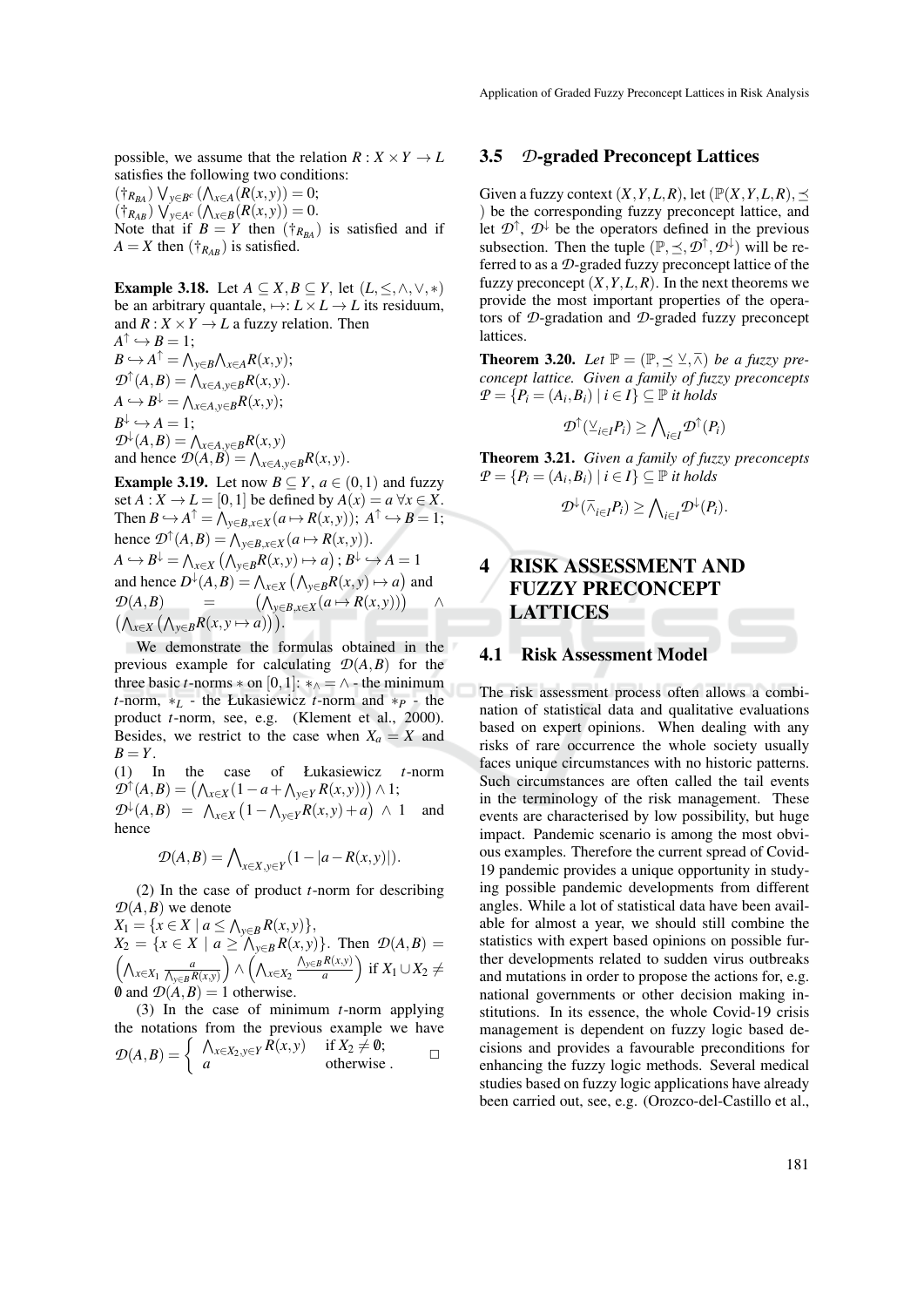2020), (Shaban et al., 2021). From a different perspective, it is always important to introduce the models for taking different decisions under these circumstances, such as modelling of availability of medical services, limiting or restricting public activities and services etc. We propose the analysis of data containing estimated total maximum number of infected inhabitants vs estimated total maximum number of hospitalised inhabitants at any fixed time moment as explained in the Table 1. It should be admitted that the estimated total number of infected inhabitants can be replaced with any other parameter characterizing the spread of pandemics, e.g. estimated cumulative cases, while the estimated total maximum number of hospitalised inhabitants at any fixed time moment is the most important parameter in the model characterising the crisis severity. In many instances such model could be expanded further to the analysis of mortality rate, but this stage illustrates the efficiency of the healthcare system and its ability to save the lives of inhabitants. In the example we also consider the values of total number of inhabitants of particular country and the maximum admissible number of hospitalised inhabitants, but these values are used just for the illustrative reference purposes as the benchmark values for assessment of severity of the pandemics. We introduce the model containing the following objects and attributes: set *X* contains estimated quantities of infected inhabitants and set *Y* contains estimated quantities of hospitalised inhabitants. In this context we treat *X* as a set of objects expressed in a vector format  $x = (x_1, x_2, \ldots, x_m)$  and *Y* as a set of attributes expressed in a vector format  $y = (y_1, y_2, \ldots, y_n)$ . Furthermore, we introduce a fuzzy relation  $R(x_i, y_j) = \alpha_{ij}$ which is a matrix containing corresponding expert opinion:

$$
R(x_i, y_j) = \begin{pmatrix} \alpha_{11} & \alpha_{12} & \cdots & \alpha_{1n} \\ \alpha_{21} & \alpha_{22} & \cdots & \alpha_{2n} \\ \vdots & \vdots & \ddots & \vdots \\ \alpha_{m1} & \alpha_{m2} & \cdots & \alpha_{mn} \end{pmatrix}
$$

This model can be applied for various purposes, including illustration of expert assessments, comparing of these assessments against real statistics, adjusting these assessments depending on new circumstances and taking decisions on implementation of public restrictions. For the sake of clarity, it should be noted that the proposed setup can be used for developing the model for any risk assessment, but we have chosen the tail events and Covid-19 crisis in particular for highlighting the importance of expert opinion. In the following section we show how the fuzzy preconcept lattice can be applied for estimation of the possible impact of Covid-19 crisis on the healthcare system in Latvia.

Table 1: The data for modelling of pandemic scenario. The following data are provided in the respective columns: 1 - Total Number of Country Inhabitants *w*, 2 - Estimated Total Maximum Number of Infected Inhabitants  $x_i$ , 3 - Estimated Total Maximum Number of Hospitalised Inhabitants  $y_j$ , 4 -Maximal Admissible Number of Hospitalised Inhabitants *z*.

|   | 2     | 3     | 4             |
|---|-------|-------|---------------|
|   | $x_1$ | $y_1$ |               |
|   | $x_2$ | $y_2$ |               |
| w |       |       | $\mathcal{Z}$ |
|   | $x_m$ | $y_n$ |               |

Table 2: The data for modelling of pandemic scenario in Latvia. The following data are provided in the respective columns: 1 - Total Number of Inhabitants, 2 - Estimated Total Maximum Number of Infected Inhabitants, 3 - Estimated Total Maximum Number of Hospitalised Inhabitants, 4 - Maximal Admissible Number of Hospitalised Inhabitants.

|           | 50,000<br>80,000 | 500   |       |
|-----------|------------------|-------|-------|
| 1,920,000 | 110,000          | 1,000 | 3,000 |
|           | 140,000          | 1,500 |       |
|           | 170,000          |       |       |

# 4.2 Assessment of Possible Covid-19 Impact on the Healthcare System in Latvia<br>DGY PUBLICATIONS

The management of Covid-19 crisis has created almost similar challenges in all countries around the world. Different public restrictions have been implemented and lifted based on actual rates of infected inhabitants, risks of new Covid-19 mutations and vaccination rates. In our opinion, the management of the public restrictions can be based on the proposed risk assessment model. Therefore the corresponding rates for Latvia provided in the Table 2 can be replaced with corresponding numbers for any country.

In the example we link the estimated total maximum number of infected inhabitants *x* with estimated total maximum number of hospitalised inhabitants *y* by applying the following fuzzy relation reflecting hypothetical expert opinion<sup>2</sup>:

| $R(x,y) = \begin{pmatrix} 0.9 & 0.9 & 0.4 \\ 0.9 & 0.8 & 0.4 \\ 0.6 & 0.5 & 0.3 \\ 0.5 & 0.4 & 0.3 \\ 0.4 & 0.3 & 0.2 \end{pmatrix}$ |  |  |
|--------------------------------------------------------------------------------------------------------------------------------------|--|--|

<sup>&</sup>lt;sup>2</sup>The values closer to 0 indicate lower possibility while the values closer to 1 indicate higher possibility.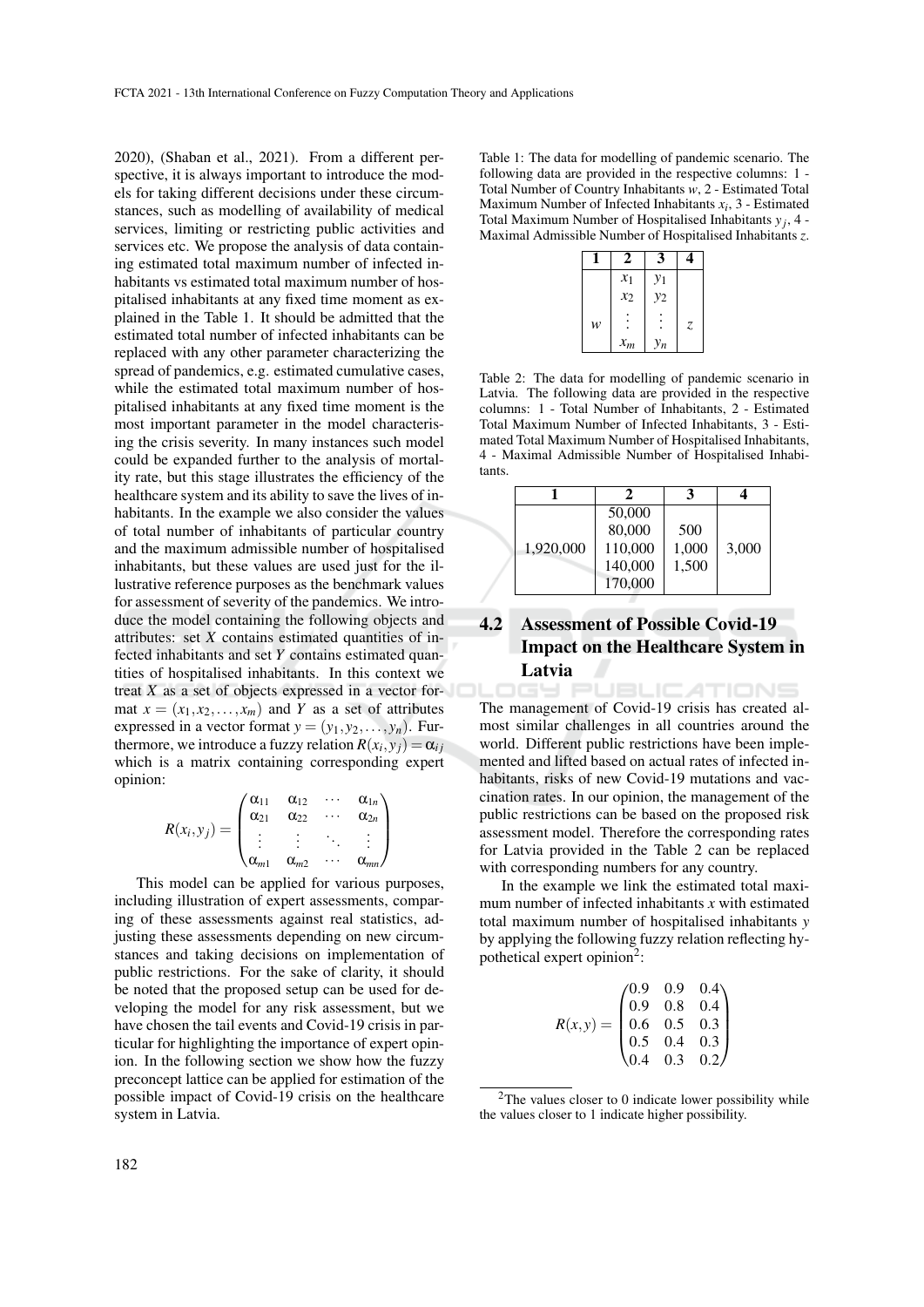Application of Graded Fuzzy Preconcept Lattices in Risk Analysis

This matrix is further analysed in such way that we consider the values of  $R(x, y)$  for each particular row. First of all we analyse scenario when the values of *x* are considered as precise and calculate the values of  $\mathcal{D}(A, B)$  as provided in the Example 2.21. In such case  $a = 1$  and we obtain the following values for corresponding rows for the Łukasiewicz *t*norm, the product *t*-norm and the minimum *t*-norm (all results are equal for the corresponding *t*-norms in this case, indices of  $\mathcal{D}(A, B)$  denote the corresponding rows for which the corresponding values have been calculated):  $\mathcal{D}_1(A, B) = 0.4$ ,  $\mathcal{D}_2(A, B) = 0.4$ ,  $\mathcal{D}_3(A,B) = 0.3$ ,  $\mathcal{D}_4(A,B) = 0.3$ ,  $\mathcal{D}_5(A,B) = 0.2$ .

Furthermore we can assume that the values of *x* are not precise. In such case we fuzzify these values by applying different values of *a*. The following example shows the values of  $\mathcal{D}(A, B)$  calculated for  $a = 0.8$ . For the Łukasiewicz *t*-norm we obtain the following values:  $\mathcal{D}_1(A, B) = 0.6$ ,  $\mathcal{D}_2(A, B) = 0.6$ ,  $\mathcal{D}_3(A,B) = 0.5$ ,  $\mathcal{D}_4(A,B) = 0.5$ ,  $\mathcal{D}_5(A,B) = 0.4$ . For the product *t*-norm we obtain the following values:  $\mathcal{D}_1(A,B) = 0.5, \ \mathcal{D}_2(A,B) = 0.5, \ \mathcal{D}_3(A,B) = 0.375,$  $\mathcal{D}_4(A, B) = 0.375, \mathcal{D}_5(A, B) = 0.25$ . For the minimum *t*-norm we obtain the following values:  $\mathcal{D}_1(A, B) =$ 0.4,  $\mathcal{D}_2(A, B) = 0.4$ ,  $\mathcal{D}_3(A, B) = 0.3$ ,  $\mathcal{D}_4(A, B) =$ 0.3,  $\mathcal{D}_5(A,B) = 0.2$ . Another example shows the values of  $D(A, B)$  calculated for  $a = 0.4$ . Consequently, for the Łukasiewicz *t*-norm we obtain the following values:  $\mathcal{D}_1(A, B) = 0.5$ ,  $\mathcal{D}_2(A, B) = 0.5$ ,  $\mathcal{D}_3(A, B) = 0.8$ ,  $\mathcal{D}_4(A, B) = 0.9$ ,  $\mathcal{D}_5(A, B) = 0.8$ . For the product *t*-norm we obtain the following values:  $\mathcal{D}_1(A,B) = 0.44, \ \mathcal{D}_2(A,B) = 0.44, \ \mathcal{D}_3(A,B) = 0.67,$  $\mathcal{D}_4(A, B) = 0.75$ ,  $\mathcal{D}_5(A, B) = 0.5$ . For the minimum *t*-norm we obtain the following values:  $\mathcal{D}_1(A, B) =$ 0.4,  $\mathcal{D}_2(A, B) = 0.4$ ,  $\mathcal{D}_3(A, B) = 0.3$ ,  $\mathcal{D}_4(A, B) = 0.3$ ,  $\mathcal{D}_5(A,B) = 0.2$ .

These results reflect differences in the impact of the *t*-norms used in the above calculations. On the practical side we can foresee that application of Łukasiewicz *t*-norm returns higher values indicating possibility of more severe pandemic impact. At the same time we should admit that these results should not be interpreted as correct or incorrect, but just as illustration of different expert opinions and application of different *t*-norms in their analysis.

### 5 CONCLUSIONS

The research has been focused on the application of an alternative method in risk assessment that is based on application of graded fuzzy preconcept lattices. Graded fuzzy preconcept lattices were introduced and studied in the paper (Šostak et al., 2021), their basic

properties are expounded also in our earlier papers. The use of graded preconcept lattices could be more appropriate for practical problems, in particular, those ones that are related to risk assessment, than fuzzy concept lattices due to the possibility to establish a more flexible relationship between the fuzzy set of objects and corresponding fuzzy set of attributes. In this paper, graded fuzzy preconcept lattices are applied for the analysis of pandemic spread by introducing the model of estimated total number of infected inhabitants vs estimated levels of hospitalised inhabitants which have been assessed based on expert opinion. The application of different *t*-norms in the calculation of the degree of conceptuality revealed differences in the impact of the selected *t*-norms on the assessment of the crisis severity. The obtained results can be further applied in the implementation of public restrictions aimed at containment of Covid-19 pandemics. The results of our research can be extended to comparing opinions from different experts. The aggregation of multiple opinions analysed by means of fuzzy preconcept lattices is subject to our further research.

## ACKNOWLEDGEMENTS

The second and the third named authors are thankful for the partial financial support from the project No. Lzp-2020/2-0311 by the Latvian Council of Science.

OGY PUBLICATIONS

## REFERENCES

- Bělohlávek, R. (1999). Fuzzy Galois connections. Mathe*matical Logic Quarterly, 45,* 497 – 504.
- Bělohlávek, R., Vychodil, V. (2005). What is the fuzzy concept lattice? In *Proceedings of the CLA 2005 International Workshop on Concept Lattices and their Applications,* 34 – 45.
- Bĕlohlávek, R. (2004). Concept lattices and order in fuzzy logic. *Annals of Pure and Applied Logic, 128,* 277 – 298.
- Bělohlávek, R. (2004). Fuzzy Concept Analysis in Geology. In R.V. Demico & G.J. Klir (Eds.), *Fuzzy Logic in Geology* (pp. 191 – 237). Academic Press.
- Birkhoff, G. (1995). *Lattice Theory*. AMS, Providence, RI, 3rd edition.
- Chan, H.K., Wang, X. (2013). *Fuzzy Hierarchical Model for Risk Assessment: Principles, Concepts, and Practical Applications*. Springer Verlag, London.
- Ganter, B., Wille, R. (1999). *Formal Concept Analysis: Mathematical Foundations*. Springer Verlag, Berlin.
- Gierz, G., Hofmann, K.H., Keimel, K., Lawson, J.D., Mislove, M., Scott, D.S. (2003). *Continuous Lattices and Domains*. Cambridge University Press, Cambridge.